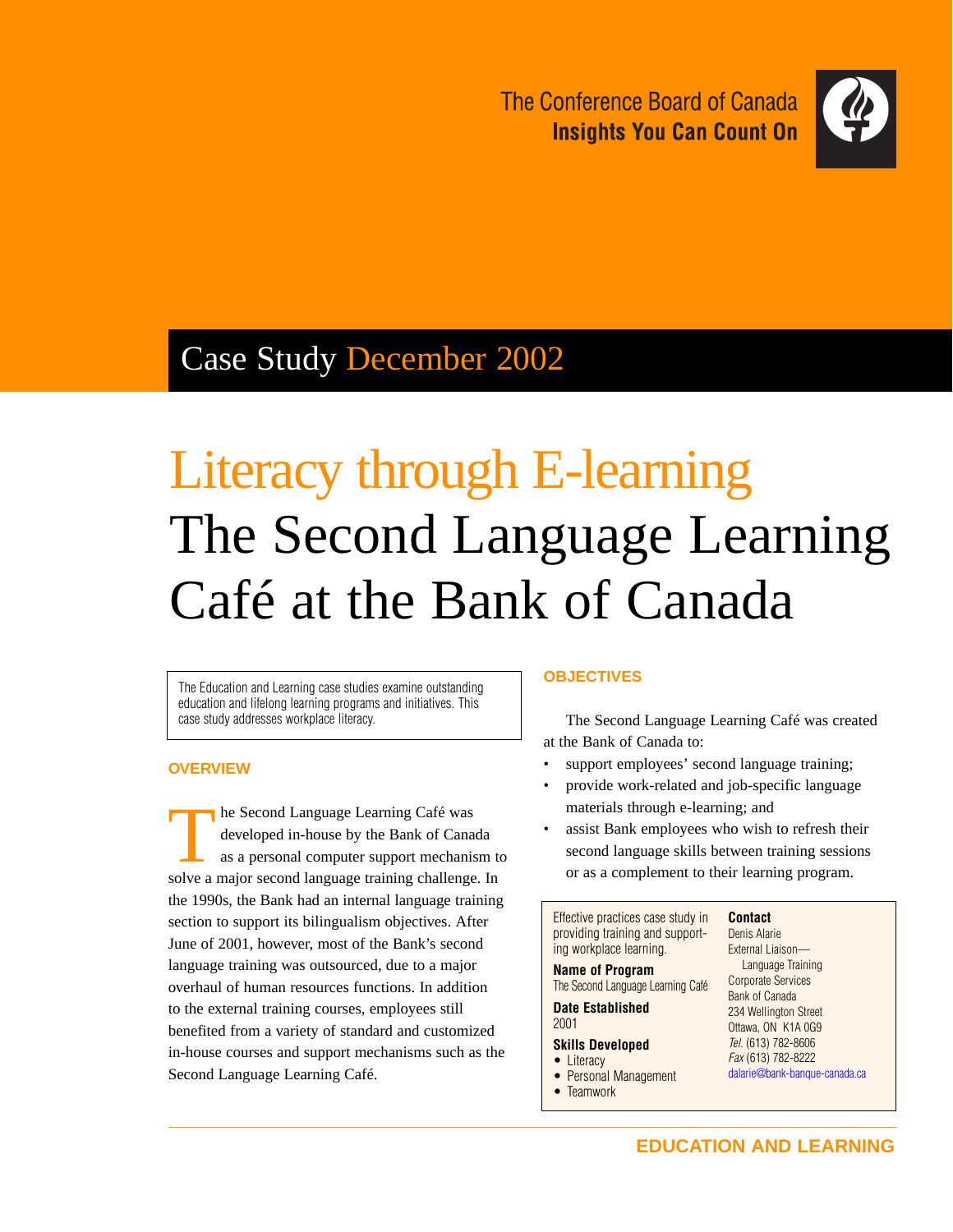The Bank of Canada is the country's central bank. Its role, as defined in the original *Bank of Canada Act* of 1934, is "to promote the economic and financial well-being of Canada." The Bank is a Crown corporation with considerable power to carry out its responsibilities. It is the sole issuer of bank notes and facilitates management of the country's financial system. Specifically, the Bank is responsible for monetary policy, central banking services, bank notes, and administering public debt. Its commitment to providing services in both official languages prompts the Bank to offer second language training opportunities to employees.

#### **TARGET GROUPS**

All Bank of Canada employees across the country have access to the Second Language Learning Café and are encouraged to make use of it through the Bank's intranet system.

#### **ACTIVITIES**

The Café includes a comprehensive series of workrelated language exercises for both English and French, as second languages. A series of modules contains learning tips, information on policies and resources, interactive exercises, and games that challenge the learner's knowledge of important grammar structure and work-related vocabulary. All activities are designed to deliver immediate feedback to the user. There is also a listening module that exposes the learner to correctly pronounced language, as well as a reading module that features articles written by Bank employees. Individual walk-through sessions are provided to staff, managers, human resources consultants, and others, upon request.

An additional component of the Café is the Quiz of the Month. Café subscribers receive the Web-based, interactive quiz via e-mail. Its content varies from month to month and is inspired by feedback received from subscribers.

#### **RESOURCES**

The project started as a human resources initiative, and was designed by two staff trainers. Ongoing resources include trainer time for content upgrades and inquiries, as well as the internal technological support needed to maintain an intranet-based resource. Users of the Café have continuous access through the Bank's internal computer network system. Management supports the use of employee time for participation in Café activities.

#### **INNOVATIONS**

The Café is one of the first Web-enabled language tools to be designed specifically for adults working in Canada's two official languages. A desktop learning approach promotes continuous learning and motivates staff to stay engaged in the learning process. It also allows internal language trainers to identify and gauge priority topics.

The Café is client-driven. Users are asked for ideas about what would best help them learn. Employees are encouraged to make suggestions for exercises, vocabulary lists, monthly quizzes, and other activities.

In addition, the Second Language Learning Café uses everyday vocabulary and phrases dealing with the workplace to maximize the relevancy of the subject matter to its users. Subjects include:

- employee performance;
- client services;
- economics:
- project management;
- teamwork; and
- grammar to enhance proficiency at work.

#### **BARRIERS**

A significant problem facing employers who need a robust language training strategy is finding consistent e-learning materials related to second language training. There are few language training related public Web sites, and even these are not intended to support the requirements of a bilingual work environment. In the work environment, it would be useful to have second language instruction on business procedures, such as how to conduct meetings, manage employee performance, or provide client services. The Bank's options were to create its own training content or to use existing but less relevant materials for its e-learning second language training program.

A further challenge in developing and delivering an e-learning strategy is that not all employees are comfortable using Web-based tools. In addition, these tools for language training do not take into account different learning styles.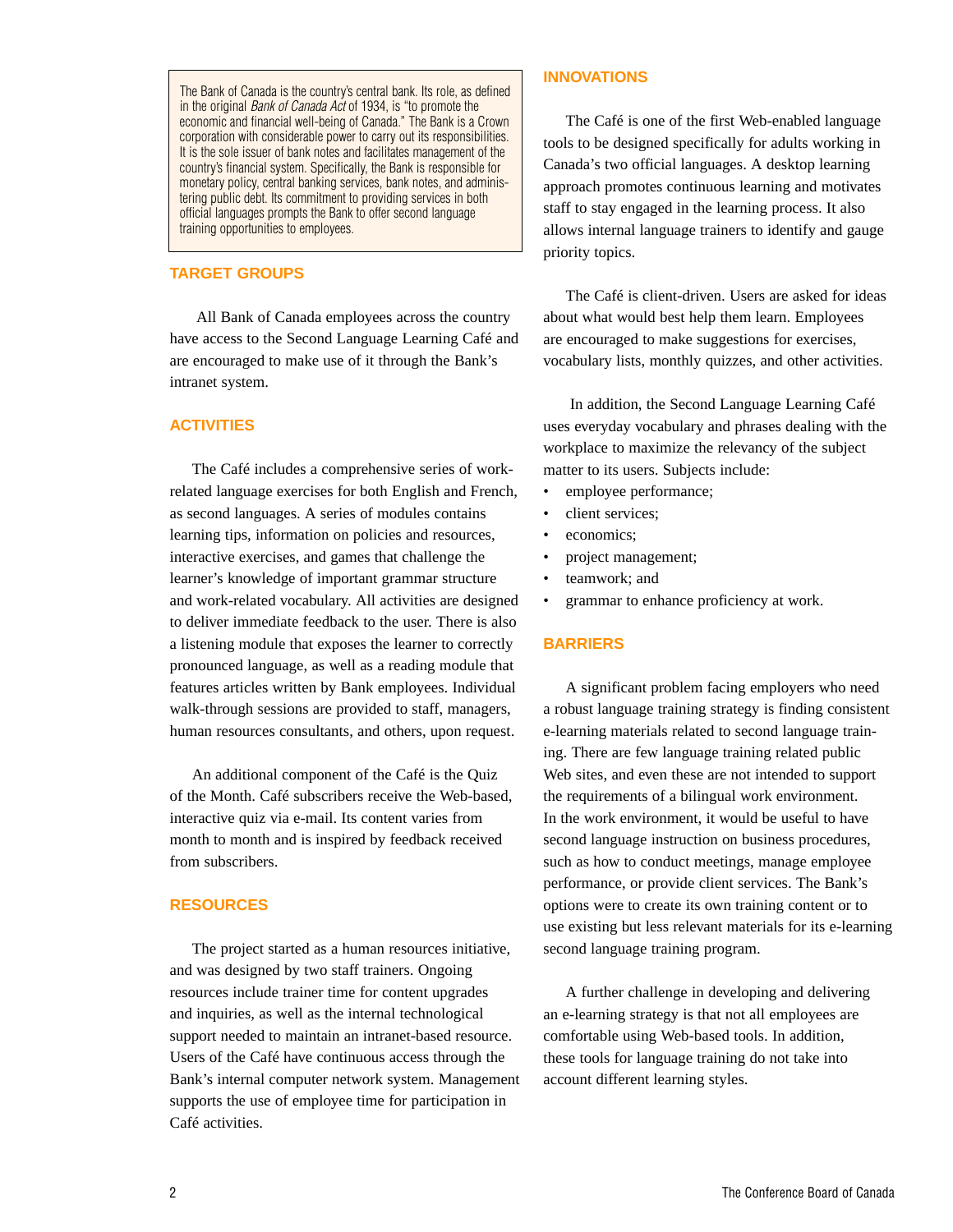#### **SOLUTIONS/KEYS TO SUCCESS**

#### **OUTCOMES**

To address the lack of e-learning materials for second language training, the Bank of Canada decided to launch its own language training e-initiative. Using available in-house technology and expertise, the Bank created an intranet-based French-as-a-second language (FSL) tool, and an English-as-a-second language (ESL) learning resource. The Second Language Learning Café is an interactive language learning resource that is accessible to all employees across the country, 24 hours a day, via the Bank's intranet.

The key to the Café's success is the fact that employees are engaged in learning activities on-line from their workstations, at a time and pace convenient to them. The electronic delivery method is highly efficient because it offers easy access to language resources and immediate feedback to the learner. It also serves as a permanent (and ever-expanding) database of job-related language exercises used by employees and language instructors. Electronic delivery also provides an efficient mechanism for keeping in frequent touch with learners and responding to their language needs in a timely manner.

The chart below summarizes how the Bank matched solutions to its second language learning challenges.

| <b>Challenge</b>                                                         | <b>Solution</b>                                                                                                    |
|--------------------------------------------------------------------------|--------------------------------------------------------------------------------------------------------------------|
| • Lack of e-learning<br>materials for second<br>language training        | Internal staff created train-<br>ing material content, based<br>on job tasks and client<br>suggestions             |
| Support for formal second<br>language training courses                   | Create a language learning<br>resource that employees<br>can access any time, at<br>their desk                     |
| Employee base is spread<br>across Canada                                 | Provide simultaneous<br>access to learning for all<br>employees, through the<br>Bank's existing intranet<br>system |
| Provide immediate<br>feedback to learners                                | Using an electronic delivery<br>method, feedback is<br>provided instantly                                          |
| Keep track of individual<br>employees' learning<br>progress              | Computerized database<br>creates customized learn-<br>ing for each employee                                        |
| Maintain a catalogue of<br>language training activities<br>and exercises | Electronic delivery system<br>serves as a permanent (and<br>ever-expanding) library of<br>language exercises       |

The Second Language Learning Café has been recognized for contributing to staff capability. The Café was identified as a major achievement by the head of human resources. Managers and employees alike find the Café's content to be especially useful when they have to provide feedback to other staff, participate in meetings, or respond to clients in their second language. A work-specific language learning tool specially designed to meet work-related second language requirements has been found to be particularly useful in assisting employees to work in Canada's two official languages.

#### **IMPACTS AND BENEFITS**

Due, in part, to the success of the Second Language Learning Café, the language training section is now seen as innovative, creative, and well-equipped to serve clients. This bilingual on-line language resource is accessible from workstations at head office, as well as in the regions. It is a key asset in some regions, where language resources and training are difficult, if not impossible, to access. The Café's resources are also available to employees who may not be identified as priority candidates for more formal Bank-sponsored language training.

#### **USE AS A MODEL**

The Second Language Learning Café was presented at a national conference in 2000, and information was shared with other Crown corporations on various occasions. A number of government and private sector organizations have expressed interest in replicating the model. This type of learning model could be used by organizations with an existing computer network system, where employees have the skills and access to use an on-line system. The start-up requirement of having good (to excellent) workplace computer technology available to employees makes this type of learning program a substantial investment, but one with significant returns for employee development.

#### **Our thanks to interviewees and others who provided comment, including:**

Denis Alarie, The Bank of Canada Marisa Guagneli, The Bank of Canada